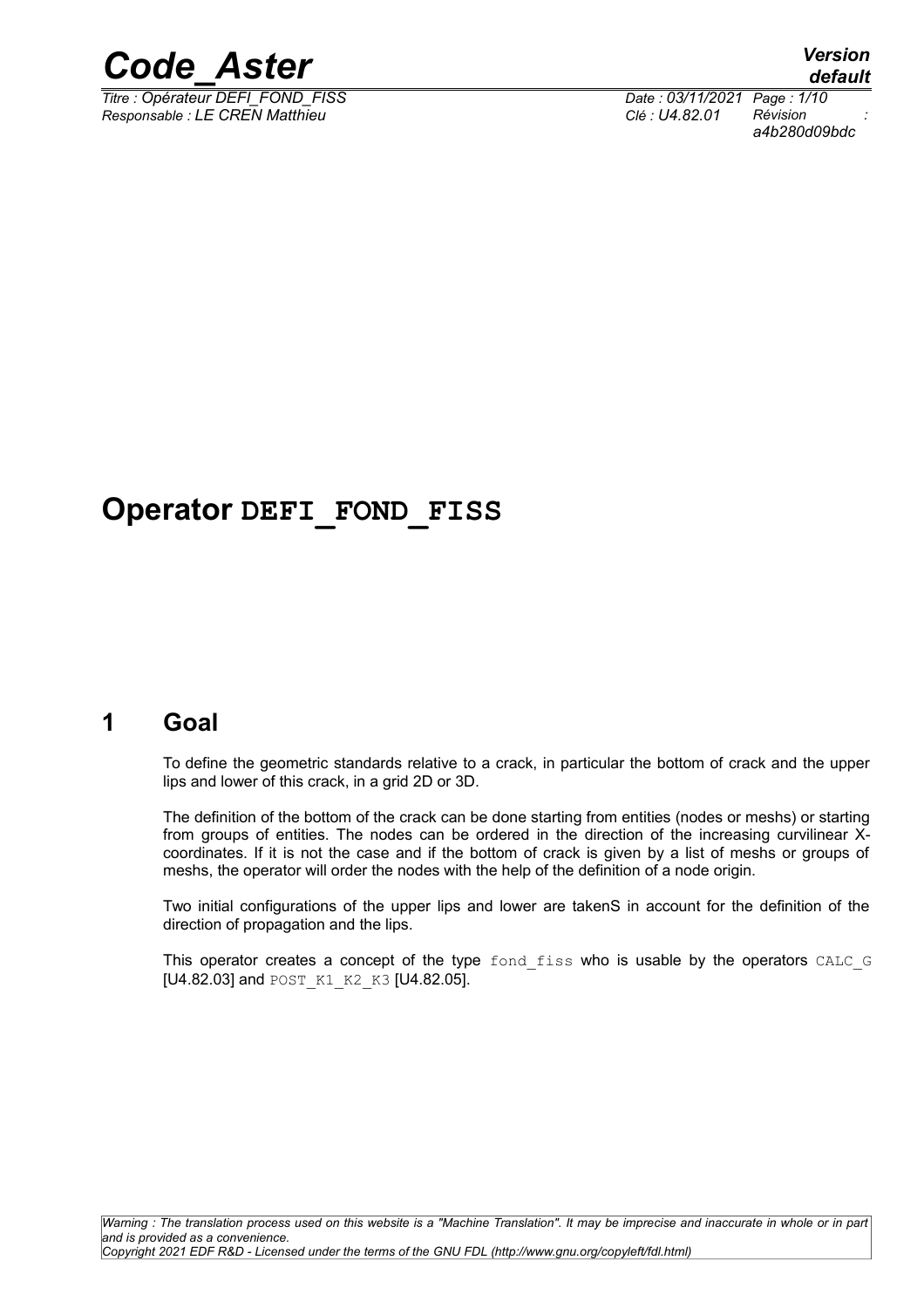*Titre : Opérateur DEFI\_FOND\_FISS Date : 03/11/2021 Page : 2/10 Responsable : LE CREN Matthieu Clé : U4.82.01 Révision : a4b280d09bdc*

# **2 Syntax**

FF [fond\_fiss] = DEFI\_FOND\_FISS **(**  $\begin{array}{ll}\n\bullet & \text{GRID = my },\n\circ & \text{INFORMATION} & = & / 1,\n\end{array}$  $\Diamond$  INFORMATION [DEFECT]  $/2$ , # For the definition of a bottom of crack  $\bullet$  / FOND FISS = F ( # A kind of bottom is defined ◊ TYPE\_FOND = / 'OPENED', [DEFECT]  $/$  'FIRM'. # In 2D: one defines a group containing a single node ◆ / GROUP\_NO = grno, [gr\_noeud] # In 3D: one defines a list of meshs whose nodes can be already ordered or not / GROUP MA = grma,  $[\text{gr maille}]$ # In this last case it is then necessary to define an origin of the X-coordinates  $\Diamond$  / NOEUD ORIG = No , / GROUP\_NO\_ORIG= grno, [gr\_noeud] # If GROUP MA is defined and if the bottom is not closed, one can then define an end of the Xcoordinates  $\Diamond$  / NOEUD EXTR = No , /  $GROUPNO$  EXTR = grno, [gr\_noeud] # If GROUP MA is defined and if the bottom is closed, one can then define one direction Xcoordinates curvilinear crescents  $\Diamond$  / MESH ORIG = No , / GROUP MY ORIG = gr. my ,  $\left[ gr\_gr \right]$ mesh ] # For the definition of the initial configuration of the lips ◊ / CONFIG\_INIT = / 'COLLEE', [DEFECT] .<br>/ 'DECOLLEE', # Symmetry of the structure  $\begin{array}{ccccc} \bullet & \text{SYME} & = & / & \text{'}\text{NOT'}\ \bullet & & & / & \text{'}\text{YES'}\ \end{array},$ / 'YES', Définition of the lips of the crack  $\blacklozenge$  LEVRE\_SUP =  $\lbrack$  F (  $\blacklozenge$  / MESH =  $\text{lma}$ ,  $[1 \text{~mesh}]$ / GROUP MA = lgrma, (1 gr maille)

*Warning : The translation process used on this website is a "Machine Translation". It may be imprecise and inaccurate in whole or in part and is provided as a convenience. Copyright 2021 EDF R&D - Licensed under the terms of the GNU FDL (http://www.gnu.org/copyleft/fdl.html)*

),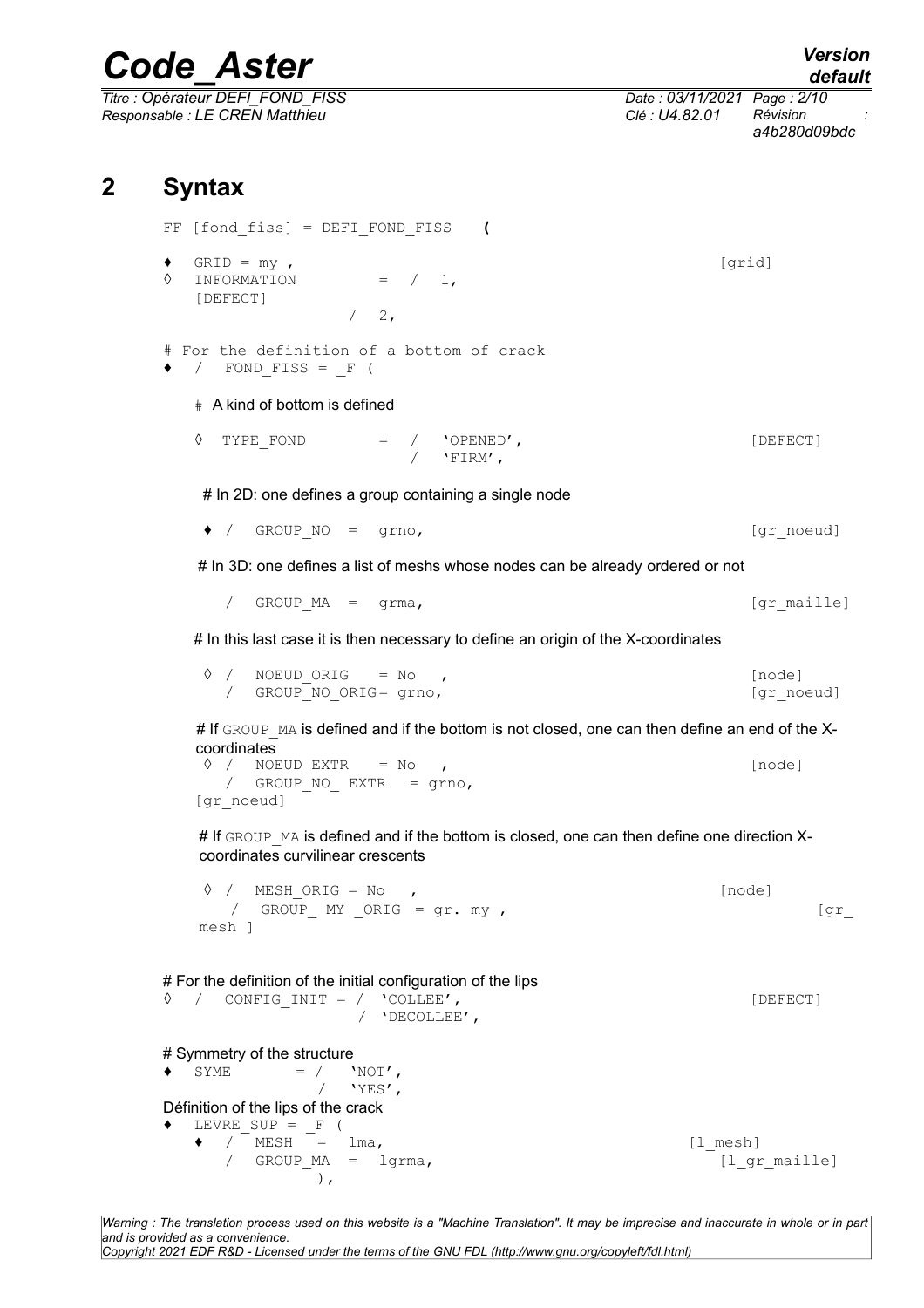| <b>Code Aster</b>                                                                                    |                                               | <b>Version</b><br>default |
|------------------------------------------------------------------------------------------------------|-----------------------------------------------|---------------------------|
| Titre : Opérateur DEFI FOND FISS<br>Responsable : LE CREN Matthieu                                   | Date: 03/11/2021 Page: 3/10<br>Clé : U4.82.01 | Révision<br>a4b280d09bdc  |
| # If the structure is not symmetrical, the lower lip should be defined                               |                                               |                           |
| LEVRE INF = $_F$ (<br>٠<br>$\bullet$ / MESH = $lma$ ,<br>$GROUP MA =$<br>lgrma,                      | [l mesh]<br>[1 gr maille]                     |                           |
| # If the initial configuration is DECOLLEE: definition of the normal<br>$NORMAL = (Nx, Ny, Nz)$<br>٠ | [1 R]                                         |                           |
| ♦<br>PREC NORM<br>$= / 1.E-1,$<br>epsi,                                                              |                                               | [DEFECT]<br>[R]           |

)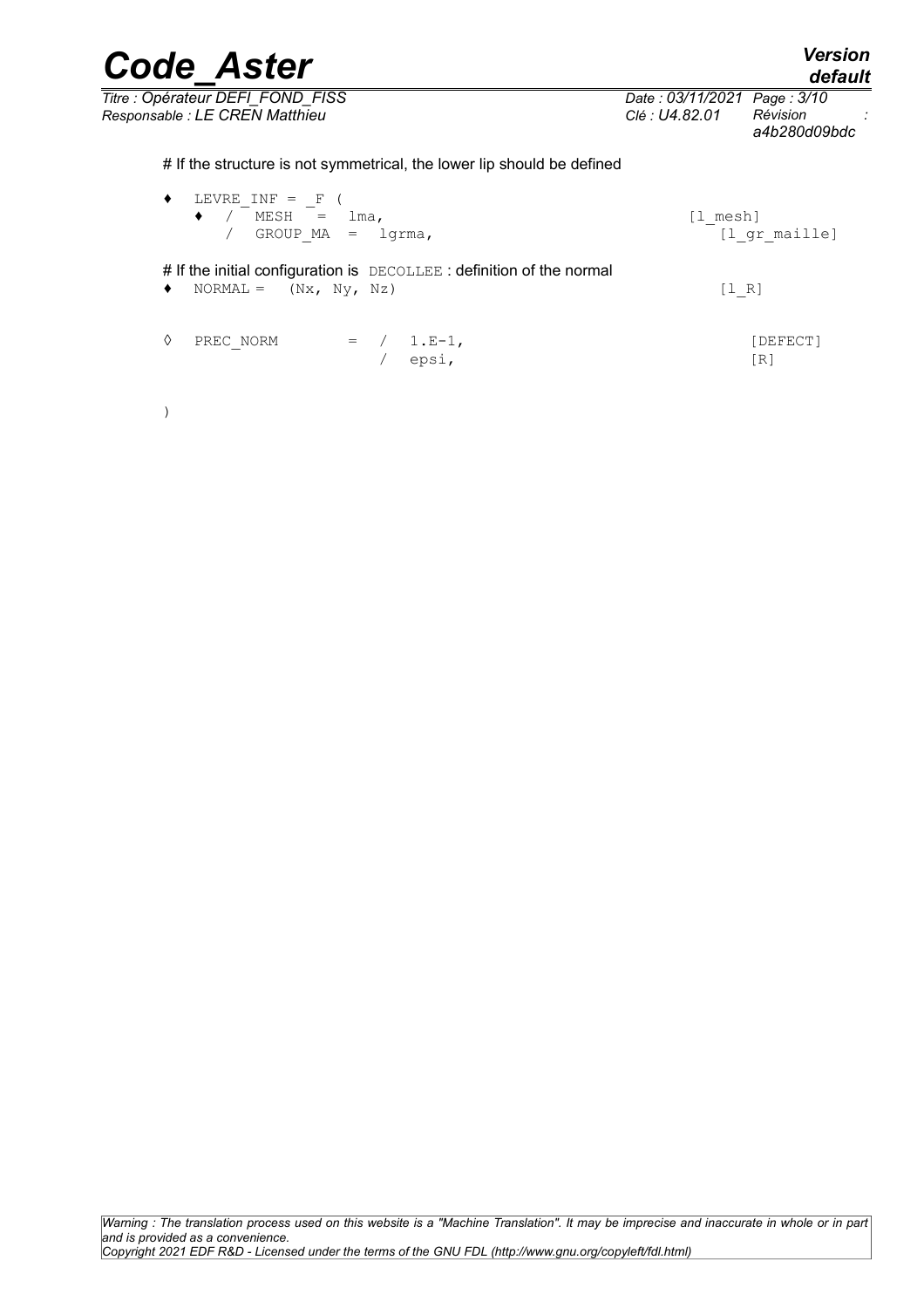*Titre : Opérateur DEFI\_FOND\_FISS Date : 03/11/2021 Page : 4/10 Responsable : LE CREN Matthieu Clé : U4.82.01 Révision :*

*a4b280d09bdc*

# **3 Operands**

### **3.1 Operand GRID**

 $GRID = my$ 

Name of the grid on which one will define the bottom of crack and the lips.

# **3.2 Description of the bottom of crack**

The bottom of crack is defined by the whole of the ordered nodes of the bottom of crack. If none the keywords NOEUD ORIG or GROUP NO ORIG is not defined, the order of declaration of these nodes, via meshs segments, will define the direction of course of the curvilinear X-coordinate of the bottom of crack. Load is thus left to the user compose an ordered list, within the meaning of the connectivity of the grid, by increasing curvilinear X-coordinate.

It is also possible to provide a list of meshs segments without worrying about the order. The data of a node origin, provided that it corresponds well at an end of the way defined by the meshs segments, then makes it possible to order the list of nodes.

In addition, in 3D, for a knot slip of the bottom of crack, the direction of propagation is defined as being the average of the normals to the meshs segments of the bottom of crack on its left and its right-hand side. For the nodes ends, the normal is calculated starting from one only mesh, and can thus be less precise.

The code thus envisages a correction of this normal by taking of account the edges of the structure.

#### **3.2.1 Keyword factor FOND FISS**

#### **3.2.1.1 Keyword TYPE\_FOND**

There is two possibilities to define the bottom of crack:

- 1) SI it bottom of crack is defined by an open curve (in opposition to the bottom defined by closed curve), one informs  $TYPE$  FOND = 'OPEN'. This value is the value by default.
- 2) If the bottom of crack is defined by a closed curve, one inform  $TYPE$  FOND =  $'ETHM'$ .

#### **3.2.1.2 Keyword GROUP\_NO**

/ ♦ GROUP\_NO = grno

This keyword can be used only in 2D. One expects a group containing a single node corresponding to the bottom of crack. This keyword can be used only in 2D.

#### **3.2.1.3 Keyword GROUP\_MA**

 $/ \rightarrow$  GROUP MA = grma

This keyword can be used only in 3D. Groupe of meshs of the type SEG2 or SEG3, ordinates or not compared to the bottom of crack.

#### **3.2.1.4 WordS- keyS NO\_ORIG/GROUP\_NO\_ORIG**

- / NO\_ORIG = No
- / GROUP\_NO\_ORIG = grno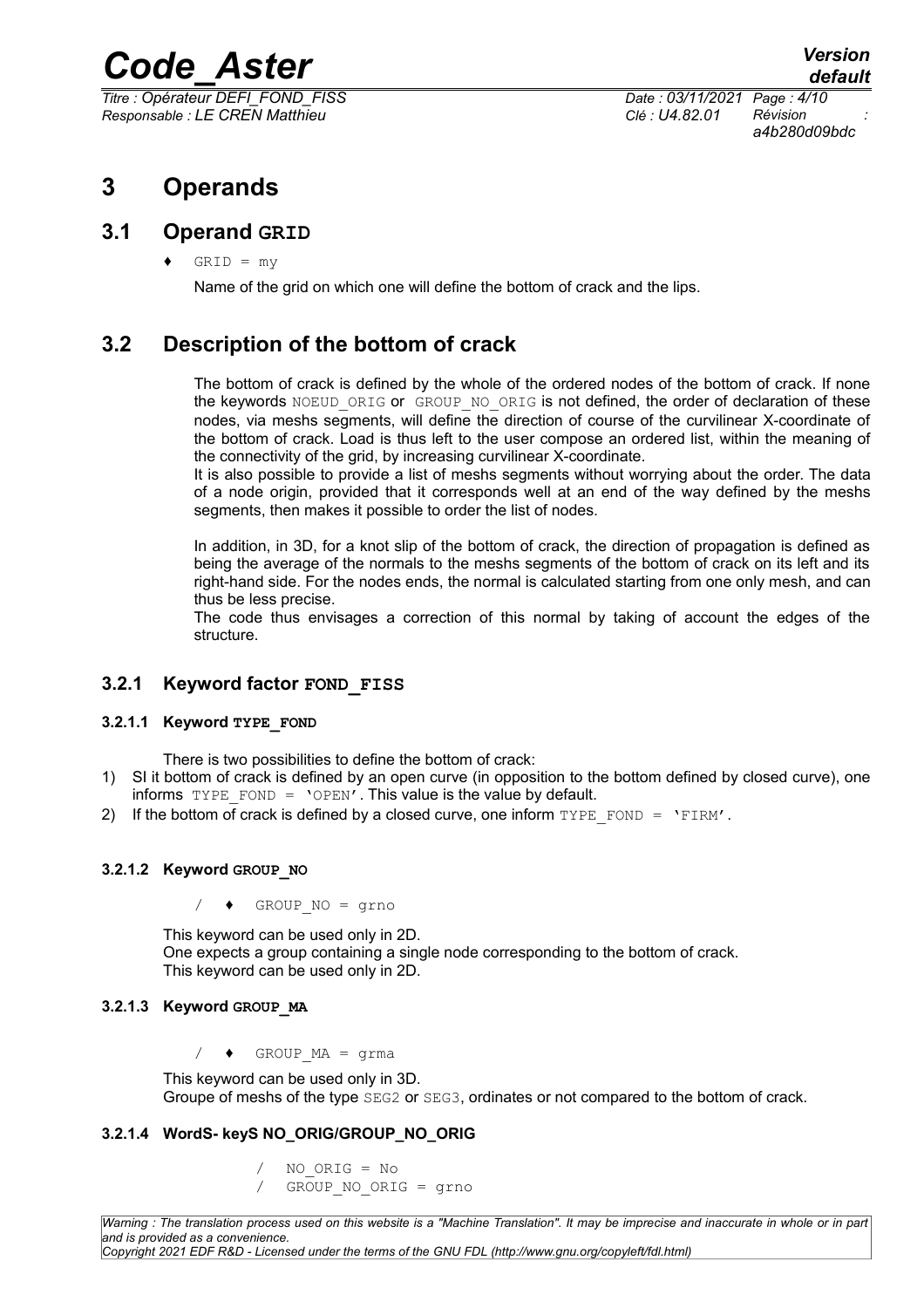*Responsable : LE CREN Matthieu Clé : U4.82.01 Révision :*

*Titre : Opérateur DEFI\_FOND\_FISS Date : 03/11/2021 Page : 5/10 a4b280d09bdc*

*default*

Single node, or Groupe of node, containing a single node. To be an end of the way defining the bottom of crack, it must rest on one and only one nets  $q_{\text{L}}$  and  $q_{\text{L}}$  is keyword can be defined only if  $GROUP$  MA is defined. This keyword can be used only in 3D.

#### **3.2.1.5 Keyword NO\_EXTR/GROUP\_NO\_EXTR**

/ NO\_EXTR = No / GROUP\_NO\_EXTR = grno

Single node, or Groupe of node, containing a single node. This data is optional and is only used to check that the node end obtained by the operator is well that of which the user thinks. The code will stop in error if it is not the case. This keyword can be defined only if NO ORIG/GROUP\_NO\_ORIG is defined. This keyword can be used only in 3D.

#### **3.2.1.6 Keyword MAILLE\_ORIG/GROUP\_MY\_ORIG**

MESH ORIG = my / GROUP MY ORIG = gr.my

Single mesh, or Groupe of mesh, containing oneE mesh single. This data, obligatory in the case of a face closed in 3D, allows, jointly with the keywords NO\_ORIG/GROUP\_NO\_ORIG to define a direction of course of the face of crack by curvilinear X-coordinates crescents. This direction goes from the node defines by NO\_ORIG/GROUP\_NO\_ORIG with the second node end of the mesh defined by MESH\_ORIG/GROUP\_MA\_ORIG.

### **3.3 Description of the lips**

Two initial configurations are treated:

- 1) if the lips are stuck
- 2) if the lips are separated

In the case of stuck lips, two cases are distinguished:

- if the grid is complete then the algorithm require the definition of the upper lips and lower.
- if the grid is to be supplemented by symmetry compared to the average plan of the lips then the algorithm requires only definition DE the upper lip.

Direction of propagation of the crack and the normal with the plan of the crack are calculatedS for each node of the bottom of crack.

In the case of separated lips, it is necessary to give the normal to the plan of the crack using the operand NORMAL (2D and 3D for the plane cracks only).

For a posterior use in POST\_K1\_K2\_K3 (keyword FOND\_FISS), the lips must necessarily be stuck.

For the nonplane cracks 3D, the direction of propagation of the crack in any point of the bottom of crack is built in this operator and is used by the operator  $CALC \text{ G}$  [U4.82.03].

Currently, calculations of breaking process by CALC G, POST K1 K2 K3 or other are not possible for defects 3D not plans and whose lips are separated.

### **3.3.1 Keyword CONFIG\_INIT**

The initial configuration is that described by the grid. The lips are:

- 1. stuck if the angle between the 2 lips is lower or equal to  $5^\circ$ .
- 2. taken off in the contrary case.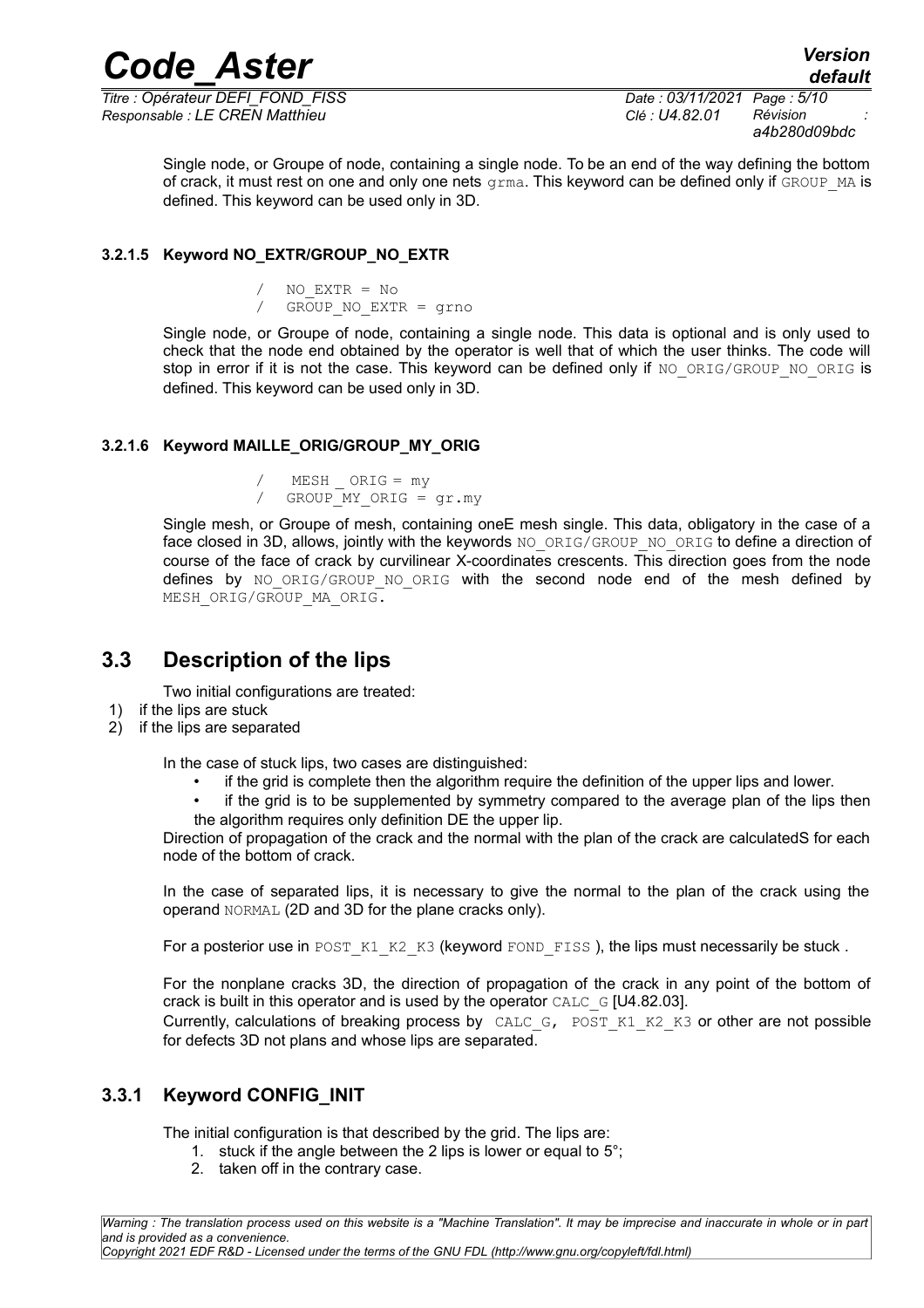*Titre : Opérateur DEFI\_FOND\_FISS Date : 03/11/2021 Page : 6/10 Responsable : LE CREN Matthieu* 

*a4b280d09bdc*

*Note:* The calculation of the factors of intensity of the constraints with the operator POST K1 K2 K3 [U4.82.05] *, or with L ' option* ' K ' *of the operator* CALC\_G [U4.82.03] *, can be carried out only if* CONFIG\_INIT=' COLLEE' *.*

#### **3.3.2 Keyword SYME**

This keyword makes it possible to specify if modeling used takes account of a symmetry of the structure compared to the average plan of the lips of the crack (see Figure 3.1). If  $\text{SWSE} = \text{YES'}$ , the value of the rate of refund of energy G (S) and those of the factors of intensity of the constraints corresponding to the mode of symmetry will be automatically multiplied by 2 and that of G\_Irwin by 4 (see [U4.82.03] for CALC\_G and [U4.82.05] for POST\_K1\_K2\_K3).

If SYME = 'YES' and CONFIG INIT=' COLLEE', défintion of upper lip of the crack (LEVRE SUP, §3.3.3) allows of knowing of which with dimensions of the bottom the crack is located.



*Warning : The translation process used on this website is a "Machine Translation". It may be imprecise and inaccurate in whole or in part and is provided as a convenience. Copyright 2021 EDF R&D - Licensed under the terms of the GNU FDL (http://www.gnu.org/copyleft/fdl.html)*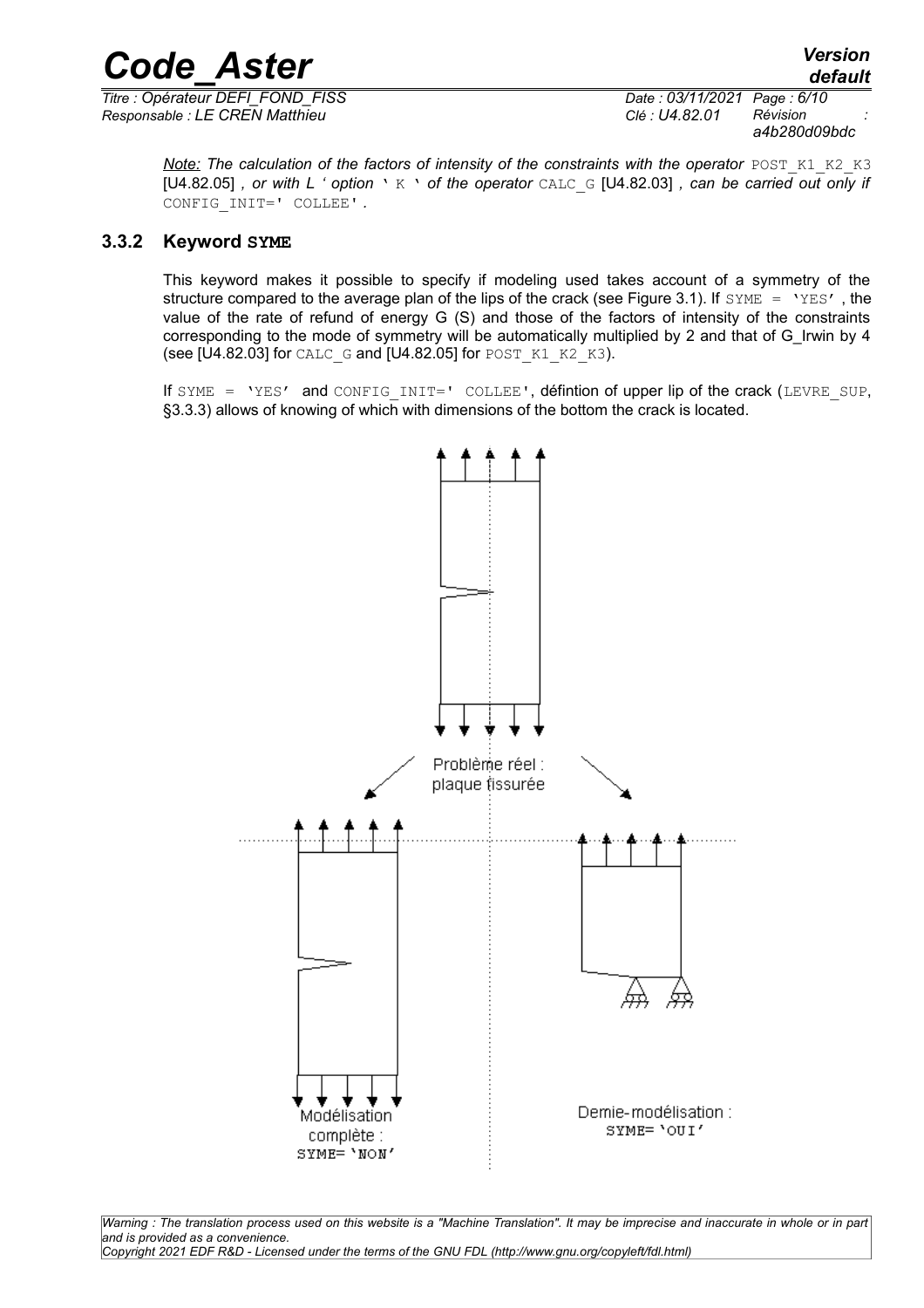*Titre : Opérateur DEFI\_FOND\_FISS Date : 03/11/2021 Page : 7/10 Responsable : LE CREN Matthieu Clé : U4.82.01 Révision :*

*a4b280d09bdc*

#### **3.3.3 Keyword LEVRE\_SUP**

◊ LEVRE\_SUP =

The whole of the faces of the elements defines which are pressed on the upper lip of the crack. The whole of these faces is specified by the operands:

 $MYISLAND = Lmy$  list meshs. GROUP  $MA = L$  grma list of G roupe S meshs.

The meshs are thus surface if the model is 3D and linear if the model is 2D.

#### **3.3.4 Keyword LEVRE\_INF**

 $\Diamond$  LEVRE INF  $=$ 

The whole of the faces of the elements defines which are pressed on the lip lower crack. If the crack is on a symmetry plane, this keyword should not be indicated.

The whole of these faces is specified by the operands:

MYISLAND = Lmy list meshs. GROUP  $MA = L$  grma list of G roupe S meshs.

The meshs are thus surface if the model is 3D and linear if the model is 2D.

#### **3.3.5 Operand NORMAL**

This operator is to be defined only in the case of a crack in the separated lips (CONFIG\_INIT=' DECOLLEE') . That relates to the cases of open defect or notch.

The keyword NORMAL is used to specify the normal vector with the plan of these lips, therefore with the crack itself. This vector is used in any point of the bottom of crack to determine the direction of propagation and thus supposes that the crack is plane. The normal is then not the normal with the lips, but with the plan of propagation (symmetry plane).

 $\blacklozenge$  NORMAL =  $(Nx, Ny, Nz)$ 

The keyword NORMAL allows to introduce the components  $Nx$ ,  $Ny$ ,  $Nz$  in the total reference mark of a normal  $N$  with the plan of the crack with the following convention of direction:

- In 3D, *n*=*Γ0*∧*N* , where *<sup>n</sup>* is the normal external with the crack in the plan of the lips,  $_{\Gamma_{\scriptscriptstyle{0}}}$ is the bottom of crack directed (defined by the keyword  $_{\texttt{FOND\_FISS}}$ ),
- in 2D, the normal  $_N$  is defined such as the reference mark  $(N_{0,t},N)$  that is to say direct, with:

 $\overline{N}_0$  the node of the bottom of crack,

*<sup>t</sup>* direction of propagation of the crack.



In all the cases, *<sup>N</sup>* is normalized automatically. It is necessary to give the three components of the vector even in 2D.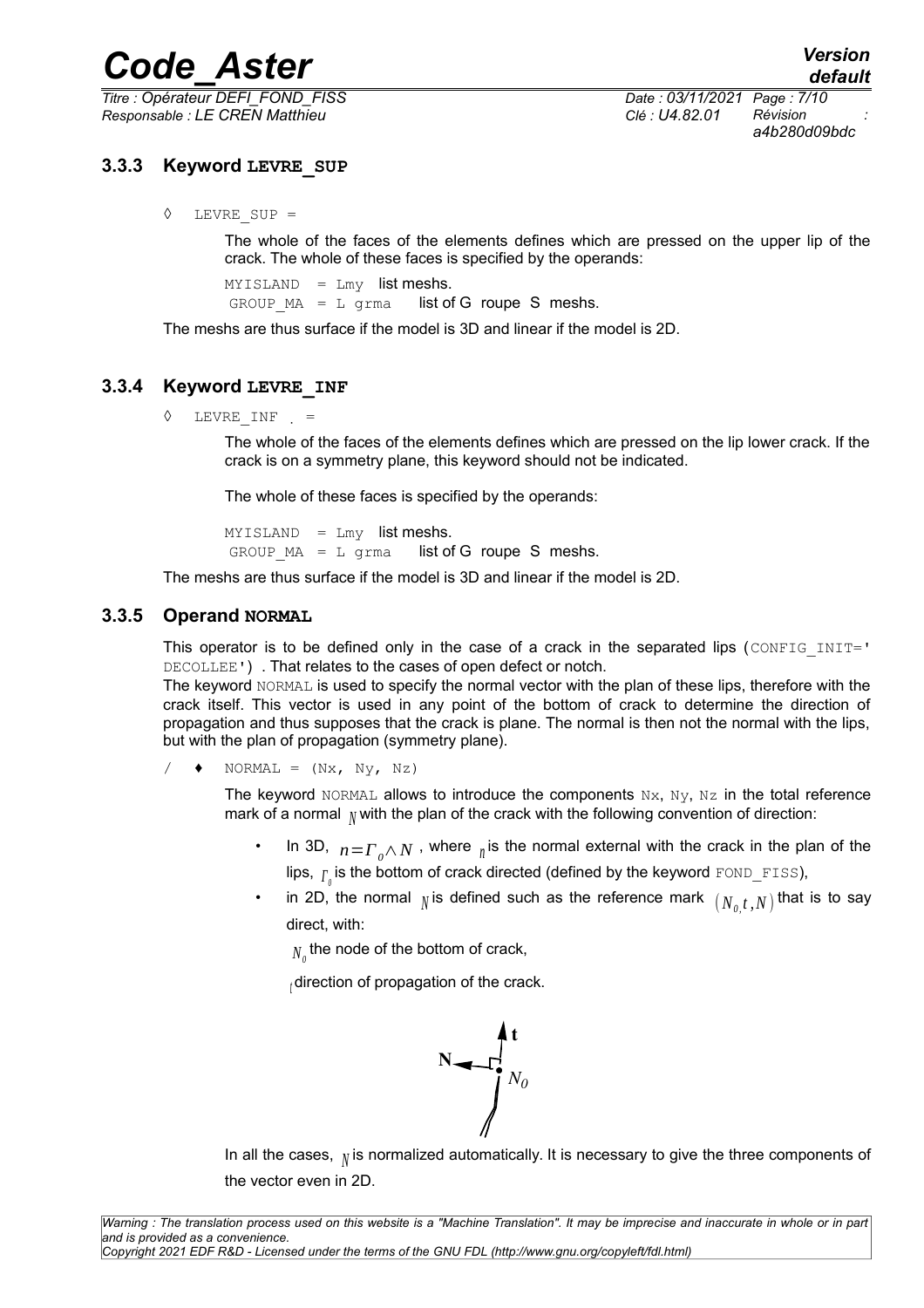*Titre : Opérateur DEFI\_FOND\_FISS Date : 03/11/2021 Page : 8/10 Responsable : LE CREN Matthieu Clé : U4.82.01 Révision :*

*a4b280d09bdc*

### **3.4 Operand PREC\_NORM**

This operand is useful only in the case 3D, before a calculation with POST  $K1_K2_K3$  [U4.82.05].

The parameter PREC\_NORM the precision used in the research of the nodes of the lips defines which are on normal directions at the bottom of crack: for the interpolation of the jumps of displacement, one indeed uses the nodes of which the distance *D* with the normal right-hand side at the bottom and passing by a node of this bottom checks:

*d*<PREC\_NORM .*l f*

where *<sup>l</sup> f* is the minimal distance between two successive nodes of the bottom of crack. To increase the value of PREC NORM come down to increase the number of nodes potentially retained for the calculation of  $_K$  in POST  $K1$  K2 K3.

# **4 Examples**

## **4.1 Whole crack defined by various types of entities in 3D**

The bottom of crack is defined by one group of meshs, the upper lip by a list of meshs, the lower lip by a list of groups of meshs.

```
Fiss1 = DEFI_FOND_FISS (GRID = my,
                FOND FISS = _F (GROUP_NO = ('GMFOND'),
                LEVRE_SUP = _F (GROUP_MY = ('GM123'),),<br>LEVRE INF = _F (GROUP MA = ('GRM1','GF
                                 F (GROUP MA = ( 'GRM1','GRM2'),),
                                   )
```
with the following groups defined in the grid my:

GRN1: {N010 N018} GRN2: {N018 N016 N017} GRN3: {N017 N015} GRM123: {MA5, MA13, MA4, MA12} GRM1: {MA17 MA15 MA6} GRM2: {MA40}

The bottom of crack is made up here group of meshs GMFOND connecting Lbe nodes N010, N018, N016, N017, N015 in an ordered way.



*Warning : The translation process used on this website is a "Machine Translation". It may be imprecise and inaccurate in whole or in part and is provided as a convenience. Copyright 2021 EDF R&D - Licensed under the terms of the GNU FDL (http://www.gnu.org/copyleft/fdl.html)*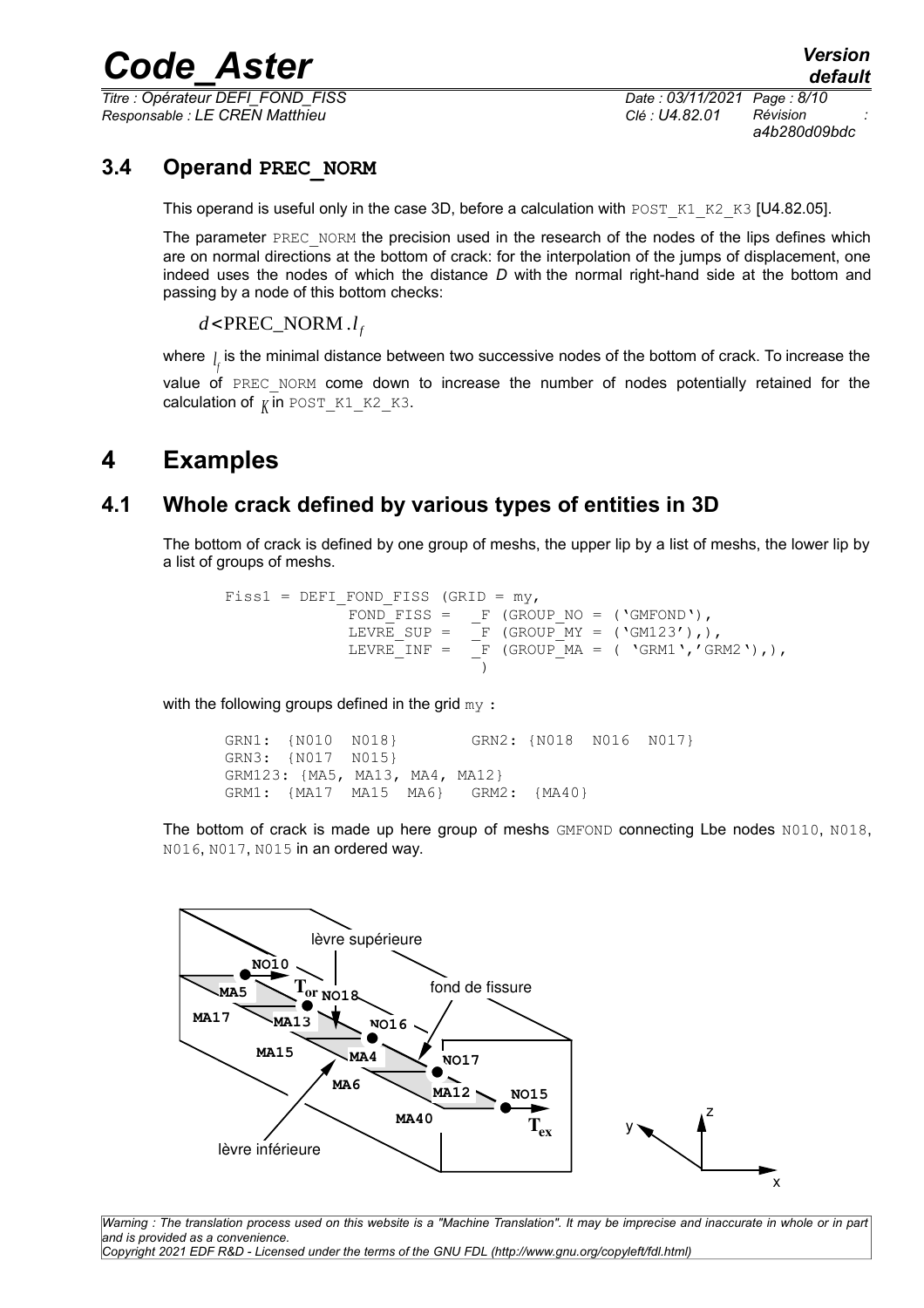*Titre : Opérateur DEFI\_FOND\_FISS Date : 03/11/2021 Page : 9/10 Responsable : LE CREN Matthieu Clé : U4.82.01 Révision :*

*a4b280d09bdc*

# **4.2 Use of the operand NORMAL (plane crack DECOLLEE in 3D)**

```
fiss = DEFI_FOND_FISS ( GRID = my,
                      FOND FISS = F (GROUP NO='GMFOND',
                      CONFIG INIT=' DECOLLEE',
                      NORMAL = (0, 0, 0, -1)\lambda
```
The normal is defined  $_N$  with the plan of the crack.

Direction *<sup>n</sup>* normal at the bottom of crack in the plan of the lips of the crack is determined by  $n = \Gamma$ <sup>*0*</sup>  $\wedge$  *N*  $\cdot$ 

### **4.3 Crack in 2D**

The bottom of crack is defined by the node  $N10$  grid  $my$ . This node east constitutes the single node of the group GN10 The groups of the meshs of the lips are noted respectively GMSUP and GMINF. The crack can be defined is starting from the normal:

```
fiss = DEFI_FOND_FISS ( GRID = my,
                          FOND FISS = F (GROUP NO = 'GN10'),
                          CONFIG INIT = \overline{C}OECOLLEE',
                          NORMAL = (-1. , 1. , 0.))
```
maybe starting from the meshs of the lips:

```
fiss = DEFI_FOND_FISS ( GRID = my,<br>FOND FISS =
                                                                    F (GROUP NO = 'GN10'),
                                             LEVRE \text{SUP} = \begin{bmatrix} -1 & \text{C} \\ -1 & \text{C} \end{bmatrix},
                                             LEVRE INF = \sqrt{G}MINE',
                                       )
                                        N
                                                     t
                                                    N0
```
### **4.4 Fund of crack closed with scheduling of nodes**

```
fiss = DEFI FOND_FISS (GRID = my,
                          FOND FISS= F (TYPE FOND=' FERME',
                                       GROUP MA=' GMA',
                                       GROUP NO ORIG = 'NO',
                                      GROUP MA ORIG = \text{'GMA2'} ),
                          CONFIG INIT = 'DECOLLEE',
                          NORMAL = (0. , 0. , -1.),)
with GMA: {MA1, MA2, MA3,…}, GMA2: {MA2}
```